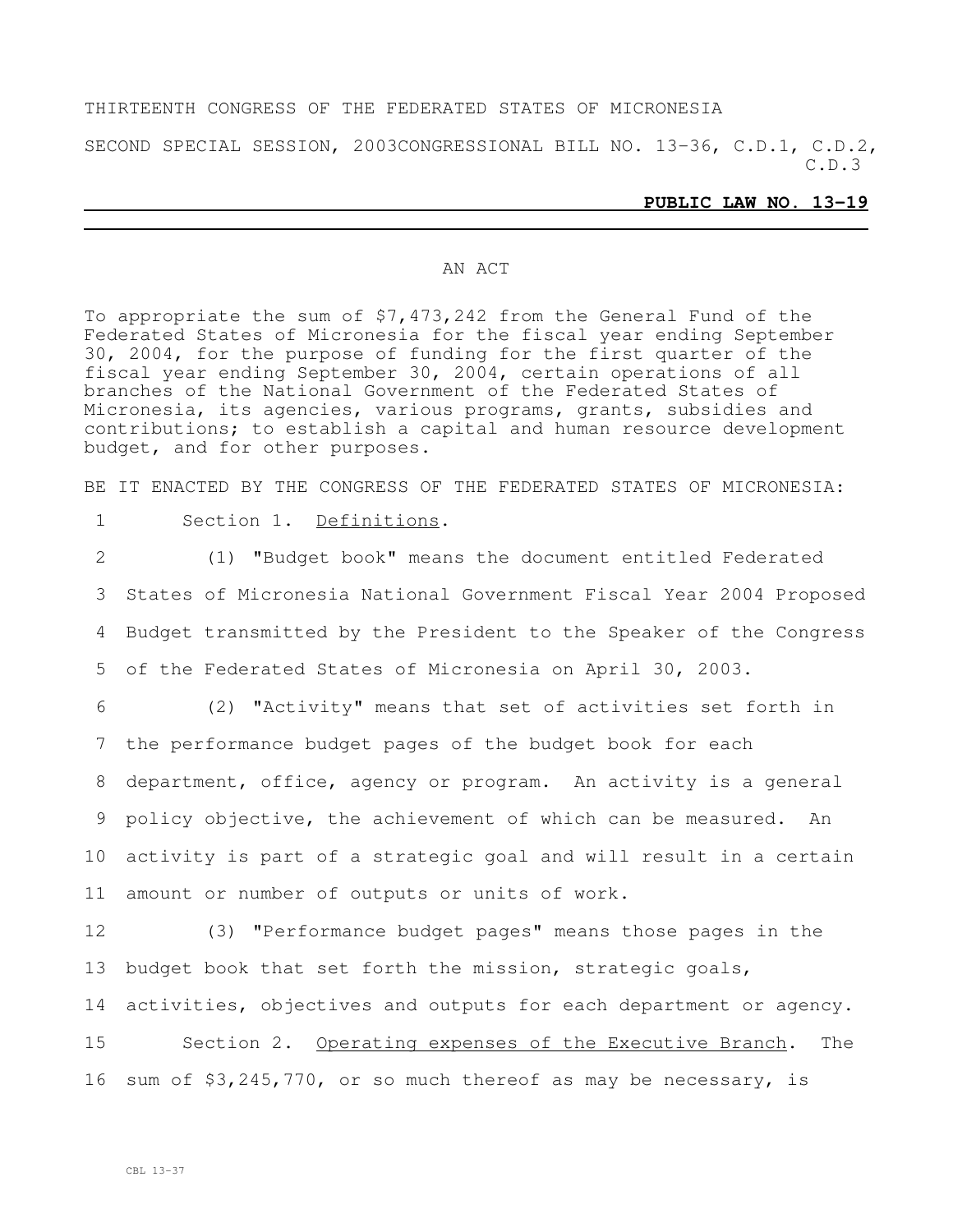| 1               | hereby appropriated from the General Fund of the Federated States |
|-----------------|-------------------------------------------------------------------|
| 2               | of Micronesia for the fiscal year ending September 30, 2004, for  |
| 3               | the operations of the Executive Branch of the National Government |
| 4               | during the first quarter of fiscal year 2004. The sum             |
| 5               | appropriated by this section shall be apportioned as follows:     |
| 6               | (1) Office of the President                                       |
| 7               | \$167,716, for the activities set forth in the performance budget |
| 8               | pages 1 through 3 of the budget book.                             |
| 9               | (2) Department of Foreign Affairs                                 |
| 10 <sup>°</sup> | \$823,726, for the activities set forth in the performance budget |
| 11              | pages 21 through 26 of the budget book.                           |
| 12              | (3) Department of Finance and Administration                      |
| 13              | \$520,939, for the activities set forth in the performance budget |
| 14              | pages 74 through 78 of the budget book.                           |
| 15              | (4) Department of Economic Affairs                                |
| 16              | \$287,737, for the activities set forth in the performance budget |
| 17              | pages 115 through 122 of the budget book.                         |
| 18              | (5) Department of Transportation, Communication and               |
| 19              | Infrastructure                                                    |
| 20              | \$302,813, for the activities set forth in the performance budget |
| 21              | pages 172 through 175 of the budget book.                         |
| 22              | (6) Department of Health, Education and Social Affairs            |
| 23              | \$353,041, for the activities set forth in the performance budget |
| 24              | pages 202 through 209 of the budget book.                         |
| 25              | (7) Department of Justice                                         |
|                 |                                                                   |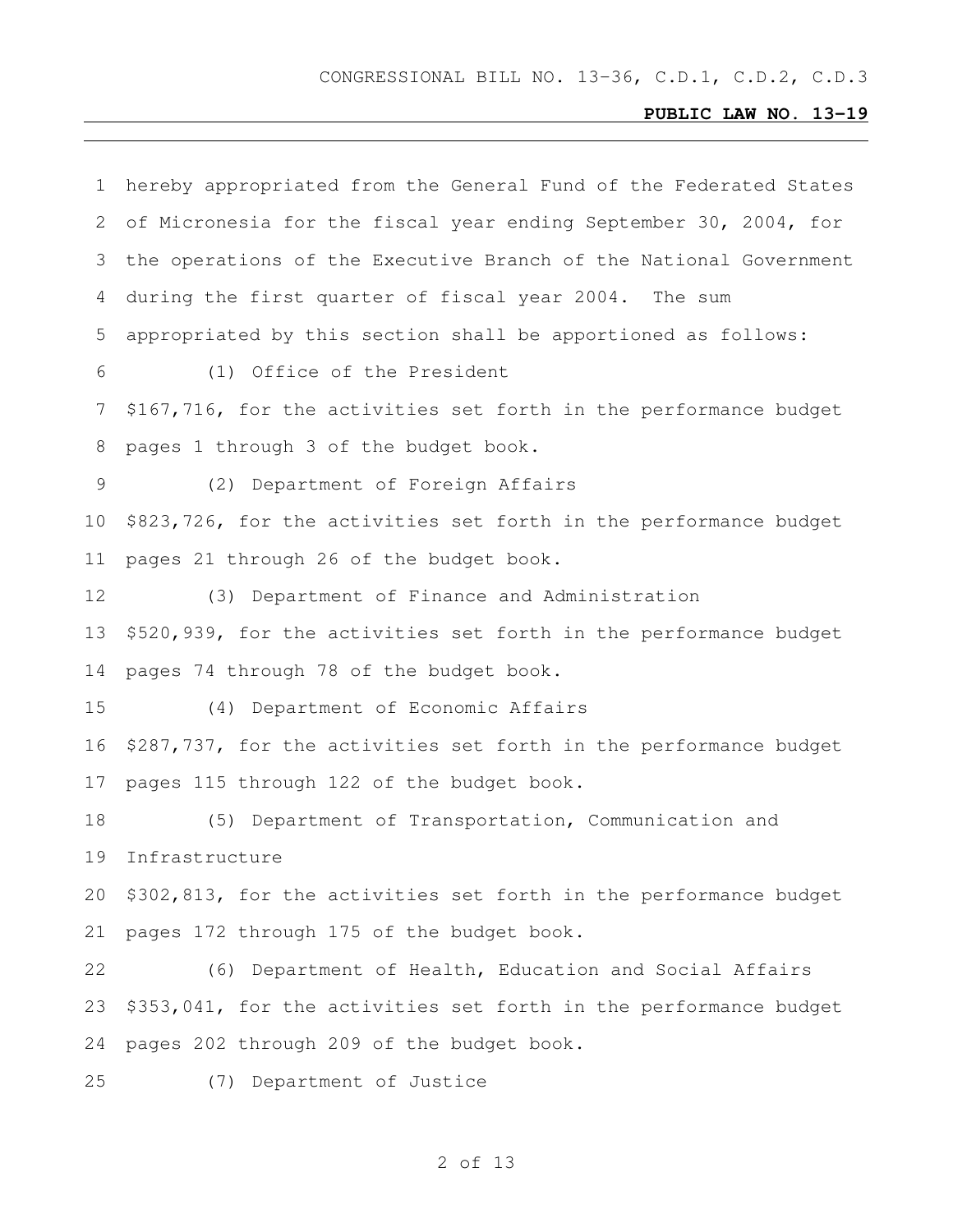| 1  | \$669,709, for the activities set forth in the performance budget   |
|----|---------------------------------------------------------------------|
| 2  | pages 330 through 334 of the budget book.                           |
| 3  | (8) FSM Public Defender Office                                      |
| 4  | \$120,091, for the activities set forth in the performance budget   |
| 5  | pages 364 through 365 of the budget book.                           |
| 6  | Section 3. Operating expenses of the Legislative Branch.            |
| 7  | The sum of \$778,987, or so much thereof as may be necessary, is    |
| 8  | hereby appropriated from the General Fund of the Federated States   |
| 9  | of Micronesia for the fiscal year ending September 30, 2004, for    |
| 10 | the operations of the Legislative Branch of the National            |
| 11 | Government during fiscal year 2004 in order to achieve the          |
| 12 | activities set forth in the performance budget pages 372 through    |
| 13 | 373 of the budget book.                                             |
|    |                                                                     |
| 14 | Section 4. Operating expenses of the National Judiciary             |
| 15 | Branch.                                                             |
| 16 | The sum of $$242, 268$ , or so much thereof as may be necessary, is |
| 17 | hereby appropriated from the General Fund of the Federated States   |
| 18 | of Micronesia for the fiscal year ending September 30, 2004, for    |
| 19 | the operations of the Judiciary Branch of the National Government   |
| 20 | during fiscal year 2004 in order to achieve the activities set      |
| 21 | forth in the performance budget pages 398 through 400 of the        |
| 22 | budget book.                                                        |
| 23 | Section 5. Operating expenses of the Public Auditor Office.         |
| 24 | The sum of \$126,388, or so much thereof as may be necessary, is    |
| 25 | hereby appropriated from the General Fund of the Federated States   |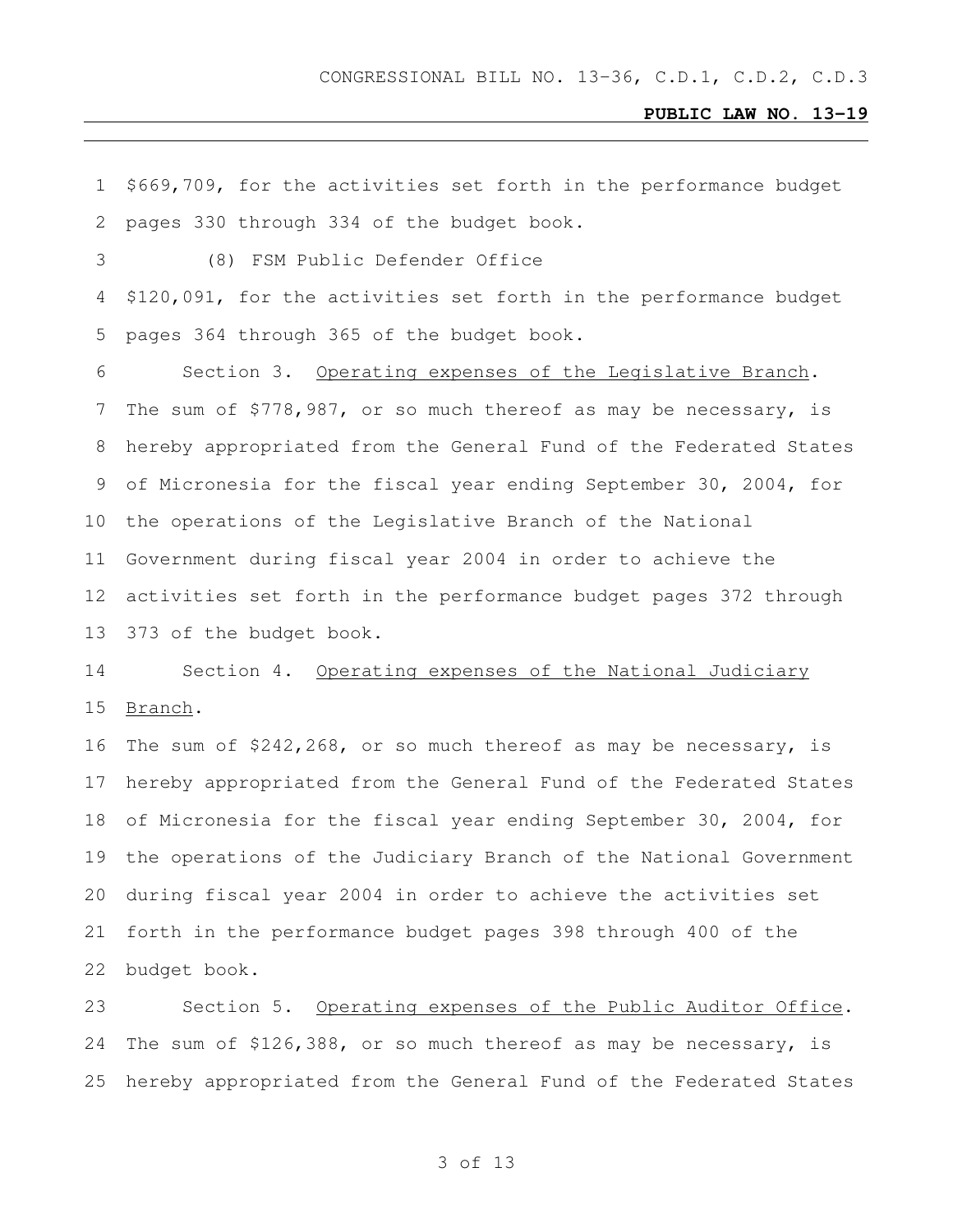| 1  | of Micronesia for the fiscal year ending September 30, 2004, for    |
|----|---------------------------------------------------------------------|
| 2  | the operations of the Office of the FSM Public Auditor during       |
| 3  | fiscal year 2004 in order to achieve the activities set forth in    |
| 4  | the performance budget pages 409 through 410 of the budget book.    |
| 5  | Section 6. Operating expenses of agencies of the National           |
| 6  | Government.                                                         |
| 7  | The sum of $$372,925$ , or so much thereof as may be necessary, is  |
| 8  | hereby appropriated from the General Fund of the Federated States   |
| 9  | of Micronesia for the fiscal year ending September 30, 2004, for    |
| 10 | the operations of the following boards, commissions and agencies    |
| 11 | during fiscal year 2004. The sum appropriated by this section       |
| 12 | shall be apportioned as follows:                                    |
| 13 | (1) National Oceanic Resource Management Authority                  |
| 14 | \$95,197, for the activities set forth in the performance budget    |
| 15 | pages 418 through 420 of the budget book.                           |
| 16 | (2) Board of Regents - COM-FSM                                      |
| 17 | \$21,115, for the activities set forth in the performance pages 428 |
| 18 | through 429 of the budget book.                                     |
| 19 | (3) FSM Coconut Development Authority                               |
| 20 | \$28,883, for the activities set forth in the performance budget    |
| 21 | pages 434 of the budget book.                                       |
| 22 | (4) FSM Banking Board                                               |
| 23 | \$34,596, for the activities set forth in the performance budget    |
| 24 | pages 440 through 442 of the budget book.                           |
| 25 | (5) FSM Postal Services                                             |
|    |                                                                     |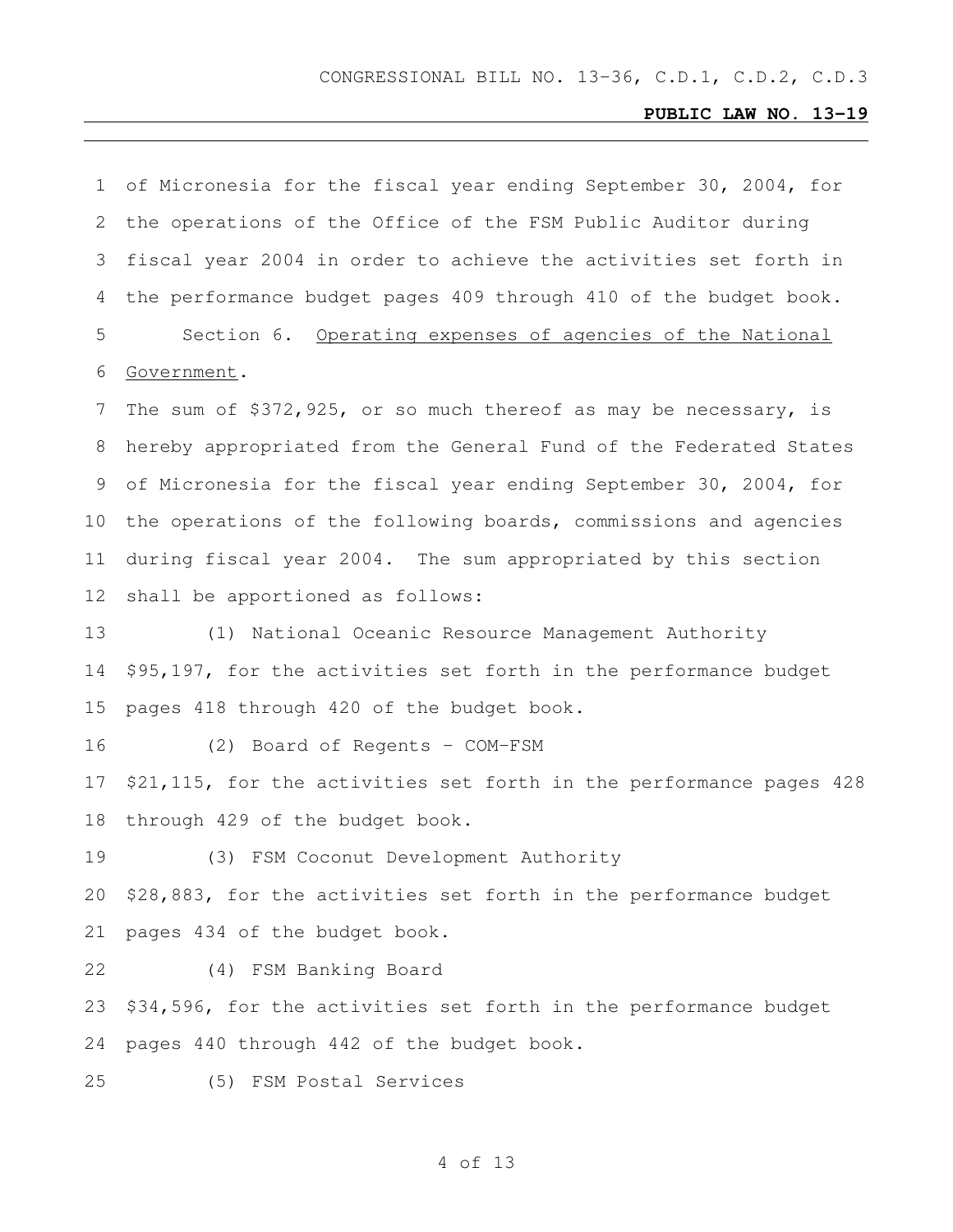\$153,134, for the activities set forth in the performance budget pages 448 through 450 of the budget book. (6) FSM National Fisheries Corporation \$39,000 for the activities set forth in the performance budget page 458 of the budget book. Section 7. Special Programs. The sum of \$160,421, or so much thereof as may be necessary, is hereby appropriated from the General Fund of the Federated States of Micronesia for the fiscal year ending September 30, 2004, for the following special programs during fiscal year 2004. The sum appropriated by this section shall be apportioned as follows: (1) FSM Aquaculture Center \$22,958 for the activities set forth in the performance budget page 462 of the budget book. (2) Joint Committee on Compact Economic Negotiations (JCN) \$74,250, for the activities set forth in the performance budget pages 468 through 469 of the budget book. (3) Office of the National Election Director \$59,463 for the activities set forth in the performance budget page 475 of the budget book. (4) National Authorizing Committee (APU/EU/Cotonou Agreement) \$3,750, for the activity set forth in the performance budget page 482 of the budget book. Section 8. Grants, Subsidies and Contributions.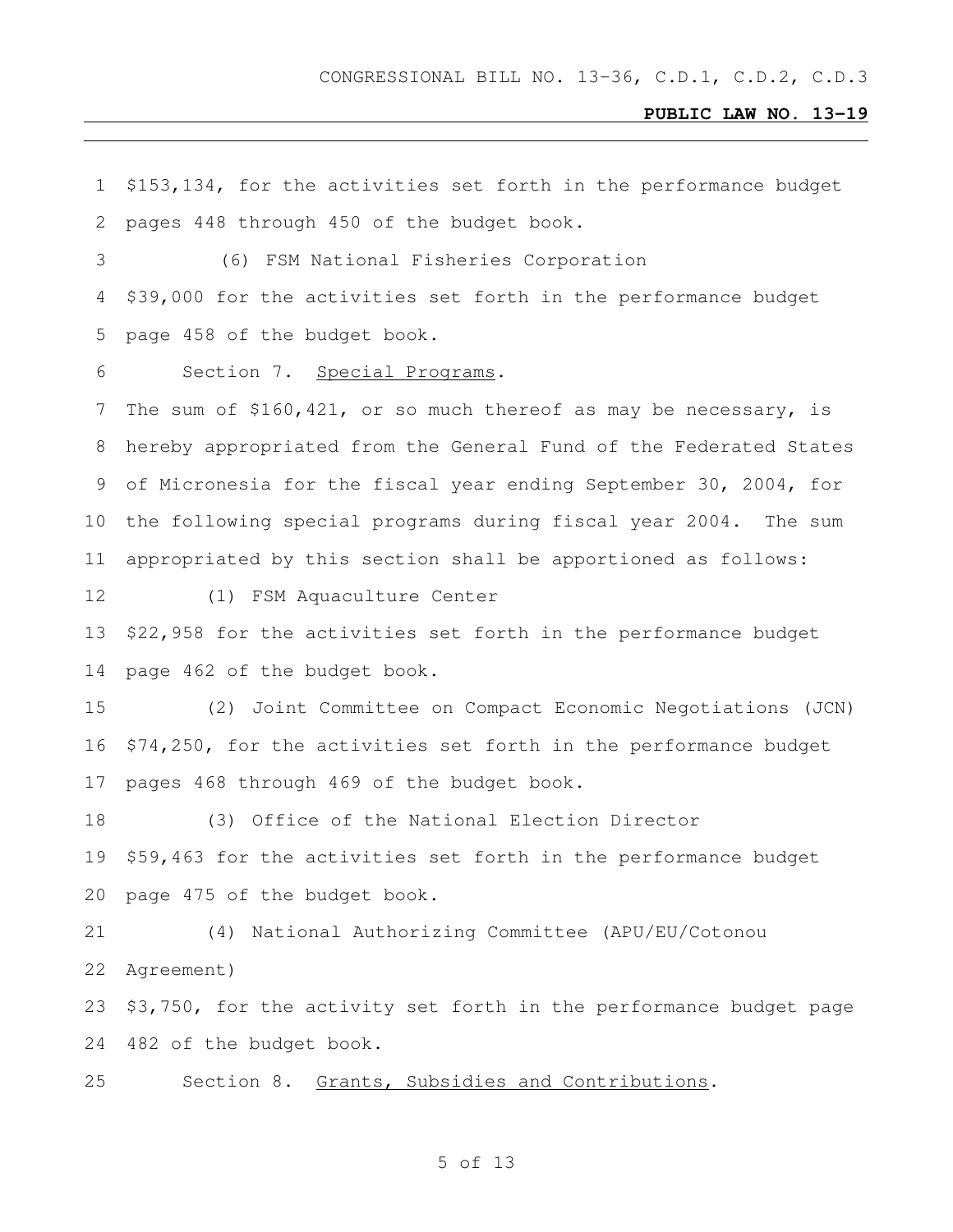| 1             | The sum of \$682,445 or so much thereof as may be necessary, is   |        |
|---------------|-------------------------------------------------------------------|--------|
| 2             | hereby appropriated from the General Fund of the Federated States |        |
| 3             | of Micronesia for the fiscal year ending September 30, 2004, for  |        |
| 4             | the following grants, subsidies and contributions during fiscal   |        |
| 5             | year 2004. The sum appropriated by this section shall be          |        |
| 6             | apportioned as follows:                                           |        |
| 7             | (1) Department of Foreign Affairs                                 |        |
| 8             | Forum Secretariat \$<br>(a)                                       | 8,750  |
| $\mathcal{G}$ | The Pacific Community<br>(b)                                      | 7,500  |
| 10            | United Nations Economic and Social<br>(C)                         |        |
| 11            | Commission for Asia and the Pacific (ESCAP)                       | 1,250  |
| 12            | United Nations Membership Fee<br>(d)                              | 15,000 |
| 13            | (e) East-West Center                                              | 2,500  |
| 14            | Department of Finance and Administration<br>(2)                   |        |
| 15            | (a) ACP/EU (Cotonou) Membership Fee                               | 2,000  |
| 16            | (b) World Bank Group (Additional Membership                       |        |
| 17            |                                                                   | 18,143 |
| 18            | (3) Department of Economic Affairs                                |        |
| 19            | (a) Pacific Islands Development Program                           | 3,750  |
| 20            | (b) Forum Fisheries Agency (FFA)                                  | 5,250  |
| 21            | (c) United Nations Development Program                            |        |
| 22            |                                                                   | 750    |
| 23            | (d) Coordinating Commission for                                   |        |
| 24            | Offshore Mineral Prospecting (CCOMP)                              | 2,000  |
| 25            | Intellectual Property Rights<br>(e)                               |        |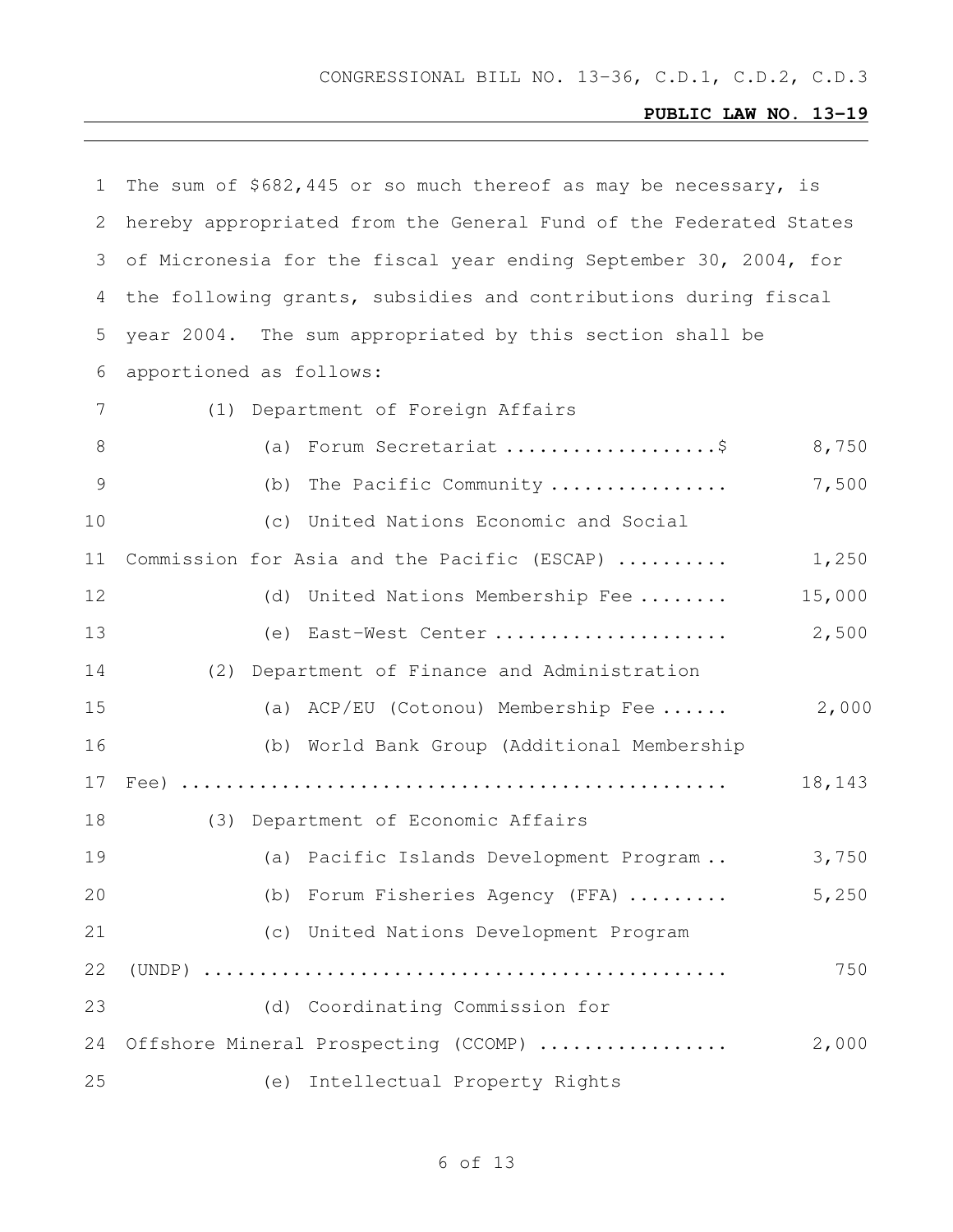| 1              | Protection for FSM Biological Diversity                  | 5,000  |
|----------------|----------------------------------------------------------|--------|
| 2              | (f) Pacific Asian Travel Association                     |        |
| 3              |                                                          | 1,250  |
| $\overline{4}$ | (g) FSM Economic Summit                                  | 25,000 |
| 5              | National Implementing Strategy for<br>(h)                |        |
| 6              |                                                          | 6,250  |
| 7              | (i) National Plant Protection Program                    | 15,000 |
| 8              | (j) Pohnpei and Yap Vulnerability                        |        |
| $\mathcal{G}$  |                                                          | 12,500 |
| 10             | (k) Privatization of Public Enterprises                  |        |
| 11             | and Corporations (Government Reform)                     | 33,280 |
| 12             | United Nations Environmental Protection<br>(1)           | 150    |
| 13             | (m) Household Income and Expenditure Survey              | 37,881 |
| 14             | FSM Migration Statistics System<br>(n)                   | 15,000 |
| 15             | (o) FSM Giant Clam Culture                               | 2,860  |
| 16             | (p) FSM Coastal Fisheries Consortium                     | 5,250  |
| 17             | Department of Health, Education and Social<br>(4)        |        |
| 18             | Affairs                                                  |        |
| 19             | (a) United Nations Funds for                             |        |
| 20             | Population Activity                                      | 750    |
| 21             | (b) South Pacific Regional Environmental                 |        |
| 22             |                                                          | 1,844  |
| 23             | (c) Aid to Non-Public Schools                            | 62,500 |
| 24             | (d) Financial Assistance for FSM Students                |        |
| 25             | at College of Marshall Islands (CMI) and Palau Community |        |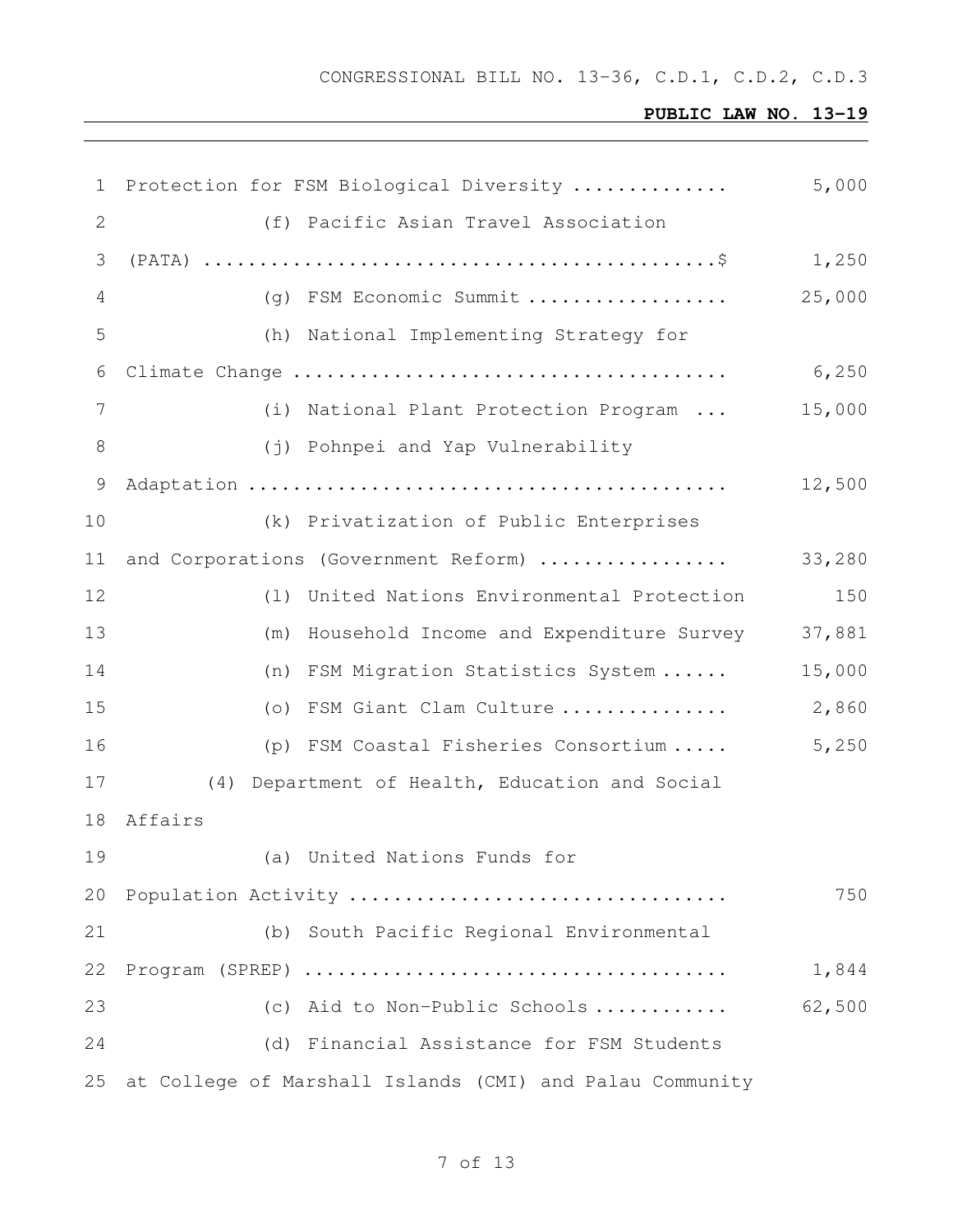| $\mathbf{1}$ | College (PCC) $\dots\dots\dots\dots\dots\dots\dots\dots\dots\dots\dots\dots\dots\dots\dots\dots$ | 12,500 |
|--------------|--------------------------------------------------------------------------------------------------|--------|
| 2            | (e) World Health Organization (WHO)                                                              |        |
| 3            |                                                                                                  | 10,346 |
| 4            | (f) National Board of Nursing                                                                    | 9,500  |
| 5            | (g) Pacific Islands Health Officers                                                              |        |
| 6            | Association (PIHOA)                                                                              | 5,000  |
| 7            | (h) National Close-Up Local Program                                                              | 16,000 |
| 8            | (i) FSM Amateur Sports Association                                                               | 8,750  |
| 9            | (j) College of Micronesia Board                                                                  | 1,250  |
| 10           | (k) Association of Territorial Health                                                            |        |
| 11           |                                                                                                  | 500    |
| 12           | (1) Basic Social Services Project; provided                                                      |        |
| 13           | that the sum appropriated in this line item shall                                                |        |
| 14           | be deemed to come from carryover funds from Section                                              |        |
| 15           |                                                                                                  | 16,574 |
| 16           | $(m)$ FSM Red Cross                                                                              | 16,000 |
| 17           | (5) Department of Transportation, Communication                                                  |        |
| 18           | and Infrastructure                                                                               |        |
| 19           | (a) Asia Pacific Telecommunity                                                                   | 1,910  |
| 20           | International Telecommunication Union<br>(b)                                                     | 14,410 |
| 21           | International Civil Aviation<br>(C)                                                              |        |
| 22           |                                                                                                  | 7,013  |
| 23           | (d) Micronesian Shipping Commission                                                              | 2,500  |
| 24           | (e) Utilities for FSM Capital                                                                    | 75,000 |
| 25           | Coconut Development Authority<br>(6)                                                             |        |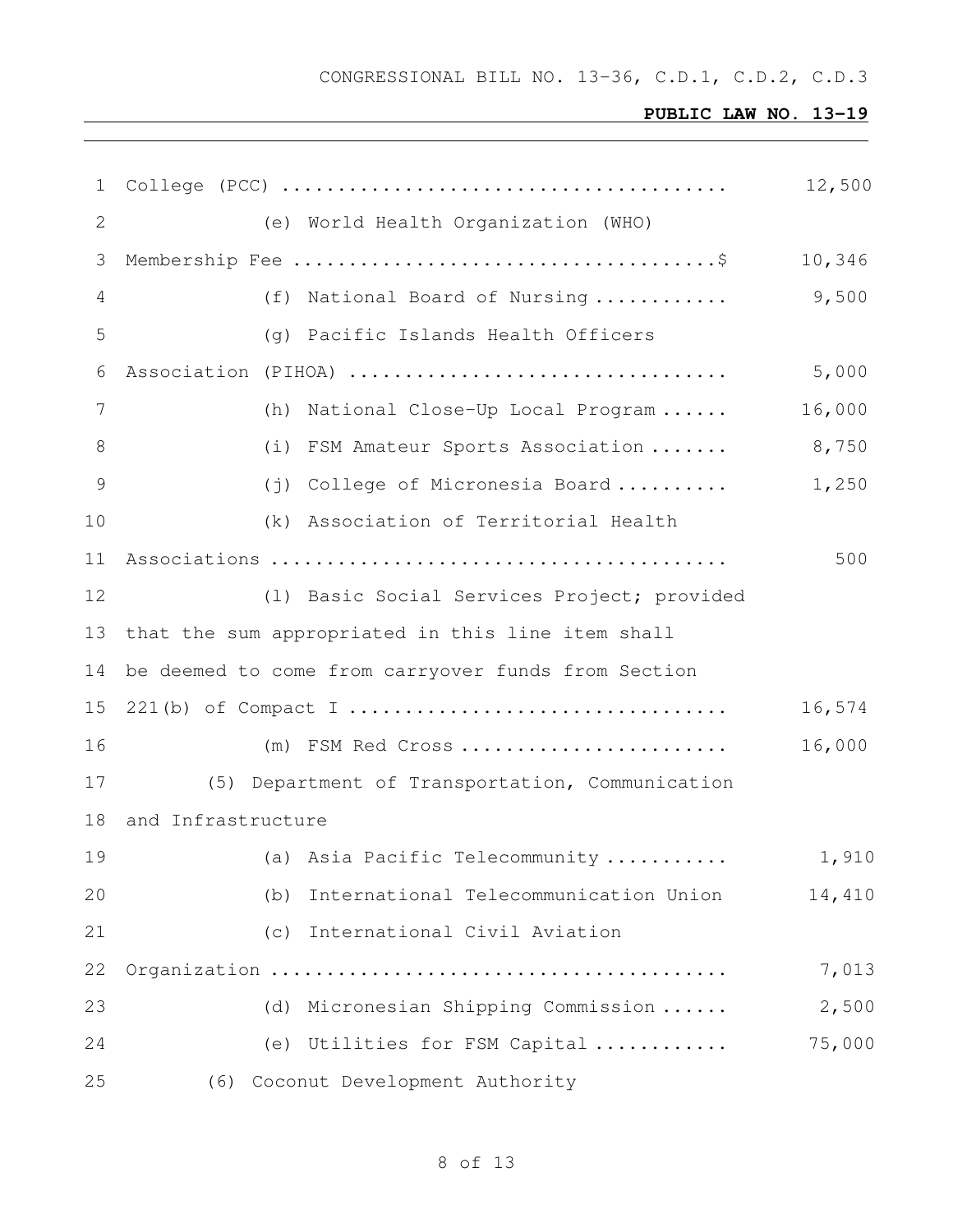| $\mathbf 1$    | 25,000<br>(a) Copra Subsidy                                         |
|----------------|---------------------------------------------------------------------|
| 2              | 3,875<br>(b) Asia Pacific Coconut Community                         |
| 3              | Other Grants, Subsidies and Contributions<br>(7)                    |
| 4              | (a) Kosrae Judiciary                                                |
| 5              | (i) Unrestricted \$<br>6,250                                        |
| 6              | (ii) Law school scholarships<br>10,000                              |
| 7              | 20,250<br>(b) Pohnpei Judiciary                                     |
| 8              | 20,250<br>(C)<br>Chuuk Judiciary                                    |
| $\overline{9}$ | 17,500<br>(d)<br>Yap Judiciary                                      |
| 10             | 37,500<br>(e) Micronesian Legal Services (MLFC)                     |
| 11             | 6,250<br>(f) COM Treaty Obligations                                 |
| 12             | 50,000<br>(q) FSM FEMA/Disaster Matching                            |
| 13             | 38,250<br>(h) State Law Enforcement                                 |
| 14             | Section 9. Capital and Human Resource Development.                  |
| 15             | The sum of \$1,586,848, or so much thereof as may be necessary, is  |
| 16             | hereby appropriated from the General Fund of the Federated States   |
|                | 17 of Micronesia for the fiscal year ending September 30, 2004, for |
| 18             | capital improvement, development programs and projects and human    |
| 19             | resource development. The sum appropriated under this section       |
| 20             | shall be apportioned as follows:                                    |
| 21             | College of Micronesia-FSM<br>(1)                                    |
| 22             | (a) Operations of the College of Micronesia-FSM,                    |
| 23             | including planning, construction and maintenance of                 |
| 24             | college facilities<br>\$750,000                                     |
| 25             | (b) Student assistance for tuition and                              |
|                |                                                                     |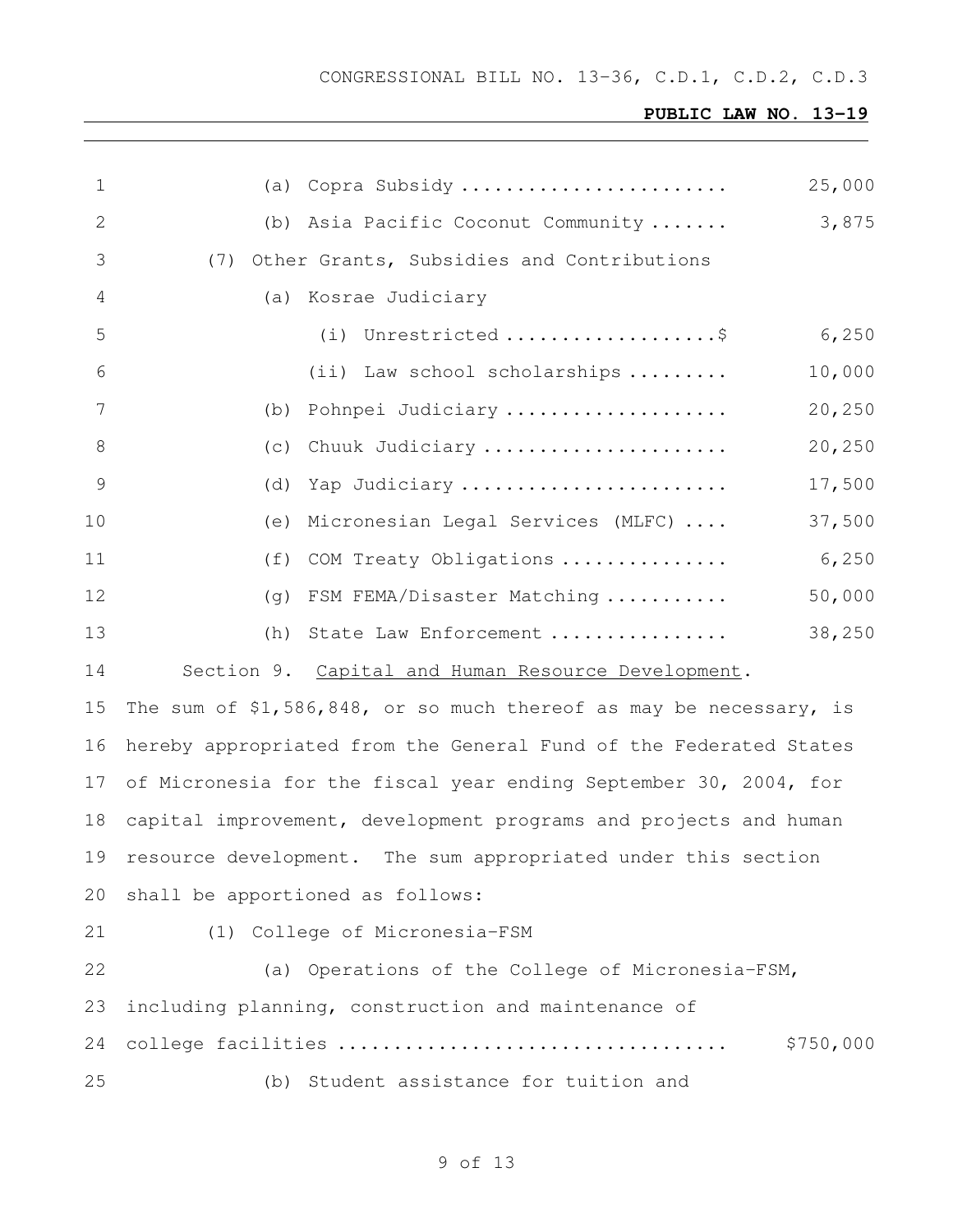| 1     | housing to be deemed as deriving from carryover funds      |         |
|-------|------------------------------------------------------------|---------|
| 2     | from section $216(a)$ (3) of the Compact I                 | 118,750 |
| 3     | (c) COM-FSM Chuuk Campus Facility \$                       | 87,500  |
| 4     | (d) FSM Fisheries and Maritime Institute.                  | 177,098 |
| 5     | National Staff Upgrading<br>(2)                            | 12,500  |
| 6     | (3) FSM Visitor Bureau                                     | $-0-$   |
| 7     | (4)<br>EMPAT Phase III                                     | 11,750  |
| $8\,$ | 3 <sup>rd</sup> Convention of FSM Coastal Fisheries<br>(5) | 4,351   |
| 9     | (6) FSM Development Bank - Business Development            |         |
| 10    |                                                            | $-0-$   |
| 11    | (7) FSS Palikir Slipping                                   | 50,000  |
| 12    | Section 10. Employment ceilings. The maximum               |         |
| 13    | number of positions for each branch and agency of the      |         |
| 14    | National Government shall be as follows:                   |         |
| 15    | Executive Branch<br>(1)                                    | 424     |
| 16    | (2)<br>Legislative Branch                                  | 58      |
| 17    | (3)<br>Judiciary Branch                                    | 27      |
| 18    | Public Auditor<br>(4)                                      | 16      |
| 19    | (5) Agencies                                               |         |
| 20    | (a) National Oceanic Resource Management                   |         |
| 21    |                                                            | 11      |
| 22    | Coconut Development Authority<br>(b)                       | 3       |
| 23    | National Postal Services<br>(c)                            | 38      |
| 24    | (d)<br>FSM Banking Board                                   | 4       |
| 25    | Special Programs<br>(6)                                    |         |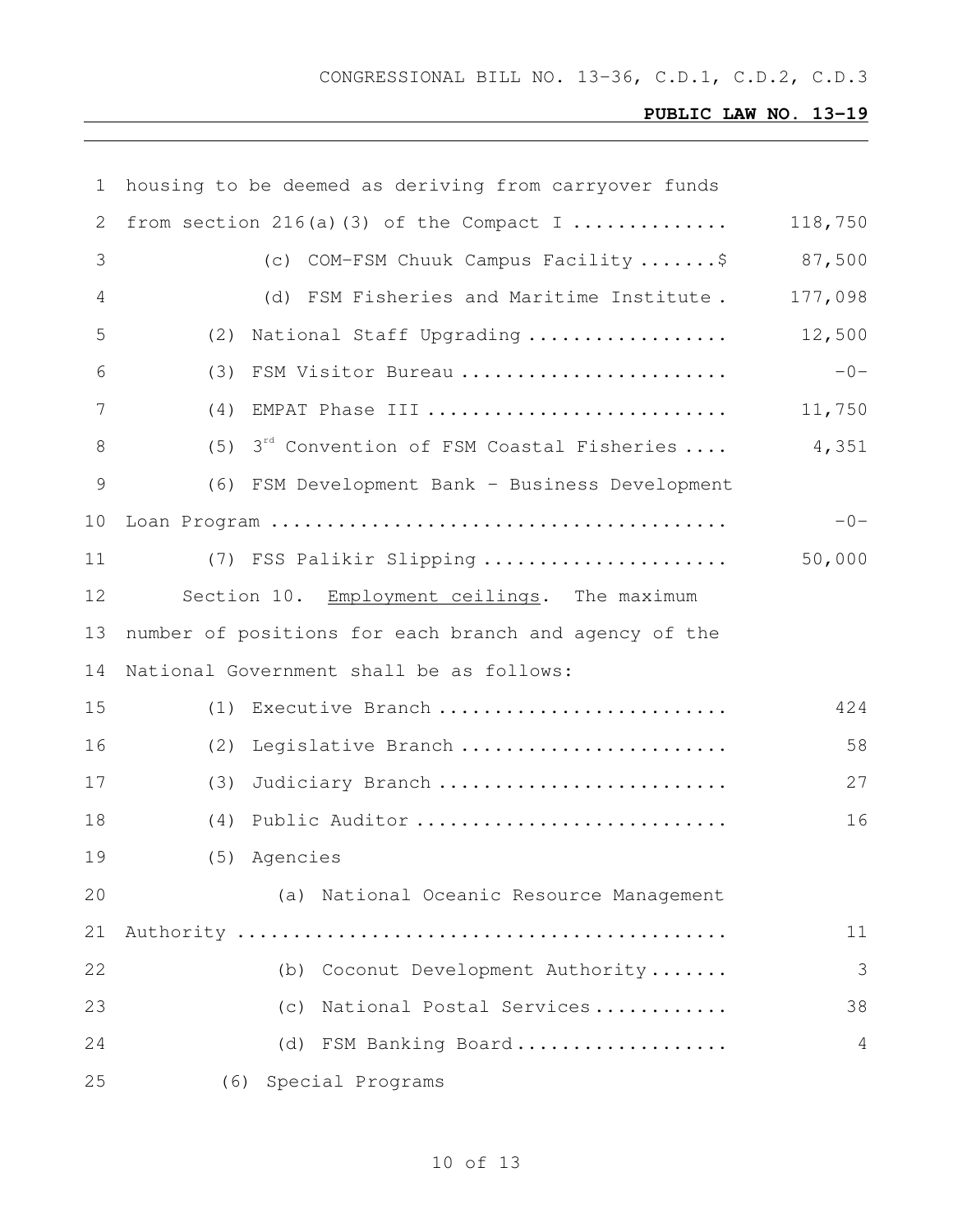CONGRESSIONAL BILL NO. 13-36, C.D.1, C.D.2, C.D.3

## **PUBLIC LAW NO. 13-19**

| FSM Aquaculture Center<br>4<br>(a)                                 |
|--------------------------------------------------------------------|
| Joint Committee on Compact Economic<br>(b)                         |
| 4                                                                  |
| (c) Office of National Election Director<br>11                     |
| Section 11. Reprogramming.                                         |
| Reprogramming to increase employee salary shall not be permitted.  |
| The President may reprogram up to ten percent to and from the      |
| funds appropriated to each department and office in section 2      |
| (Operating Expenses of the Executive Branch). Reprogramming        |
| within a department or agency shall be effected by the head of     |
| such department by specifying in writing to the Secretary of the   |
| Department of Finance and Administration, FSM National Government  |
| the activities for which funding is either increased or decreased. |
| Section 12. Allotment and management of funds and lapse            |
| date.                                                              |
| (1) General Provisions.                                            |
| (a) All funds appropriated by this act shall be                    |
| allotted, managed, administered, and accounted for in accordance   |
| with applicable law, including, but not limited to, the Financial  |
| Management Act of 1979;                                            |
| (b) The allottees shall be responsible for ensuring                |
| that these funds, or so much thereof as may be necessary, are used |
| solely for the purposes specified in this act, and that no         |
| obligations are incurred in excess of the sum appropriated.        |
| (2) Allottees. The allottees of the funds appropriated             |
|                                                                    |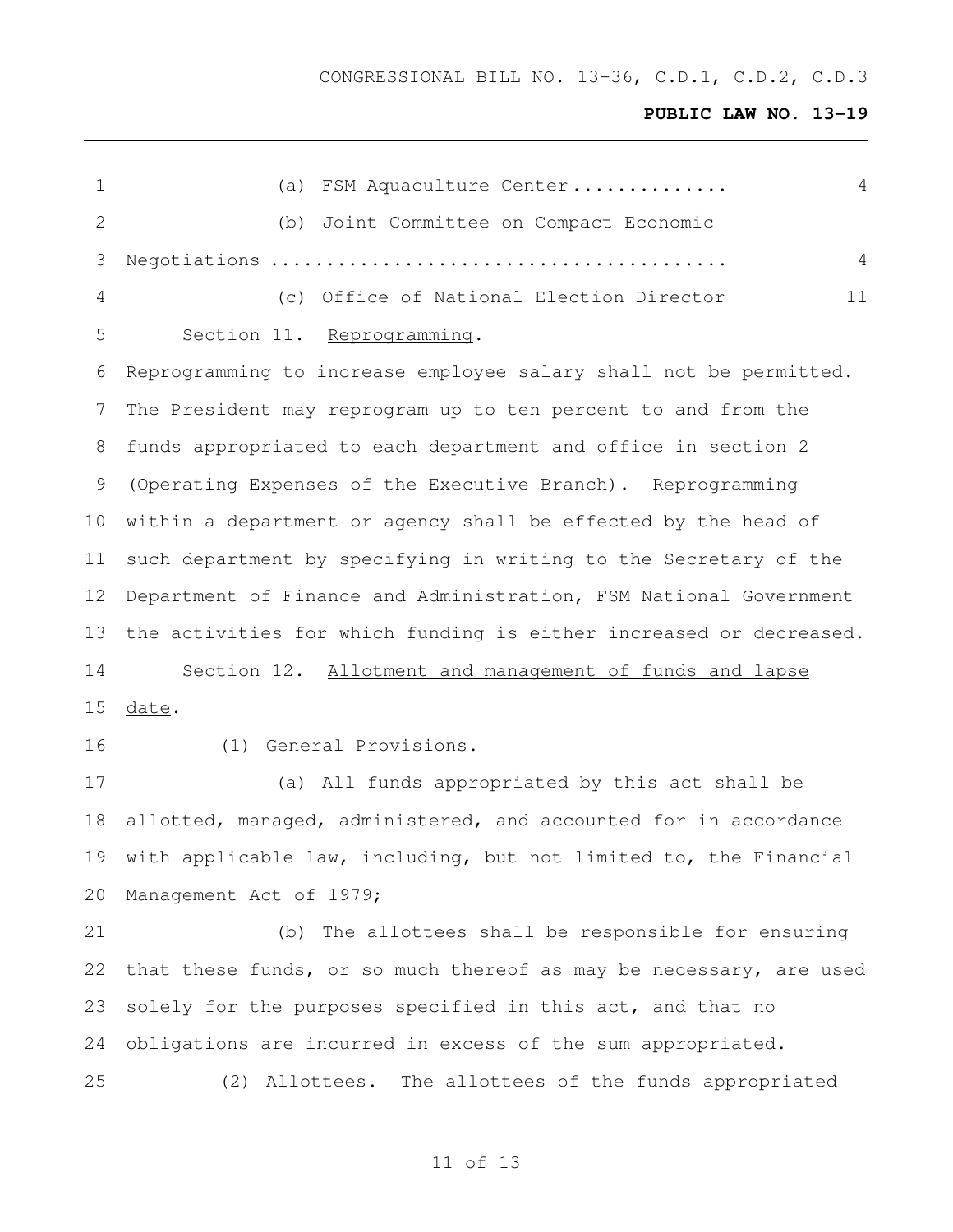by this act are as follows: (a) section 2 - the allottee of these funds shall be the President of the Federated States of Micronesia; (b) section 3 - the allottee of these funds shall be the Speaker of the Congress of the Federated States of Micronesia; (c) section 4 - the allottee of these funds shall be the Chief Justice of the Supreme Court of the Federated States of Micronesia; (d) section 5 - the allottee of these funds shall be the Public Auditor of the Federated States of Micronesia; (e) section 6 through 9 - the allottee of these funds shall be the President of the Federated States of Micronesia; EXCEPT THAT for the following subsections of section 6 through 9 of this act, the allottees shall be: (i) section 8, subsection (7)(a) through (7)(d) - the allottee of these funds shall be the Chief Justice of the respective state; (ii) section 9, subsection (1)(a) through (1)(d) - the allottee of these funds shall be the President of the College of Micronesia-FSM; (3) Lapse Dates. The authority of the allottees to obligate funds appropriated by this act shall lapse as of September 30, 2004, EXCEPT that funds appropriated under section 9 of this act shall not lapse.